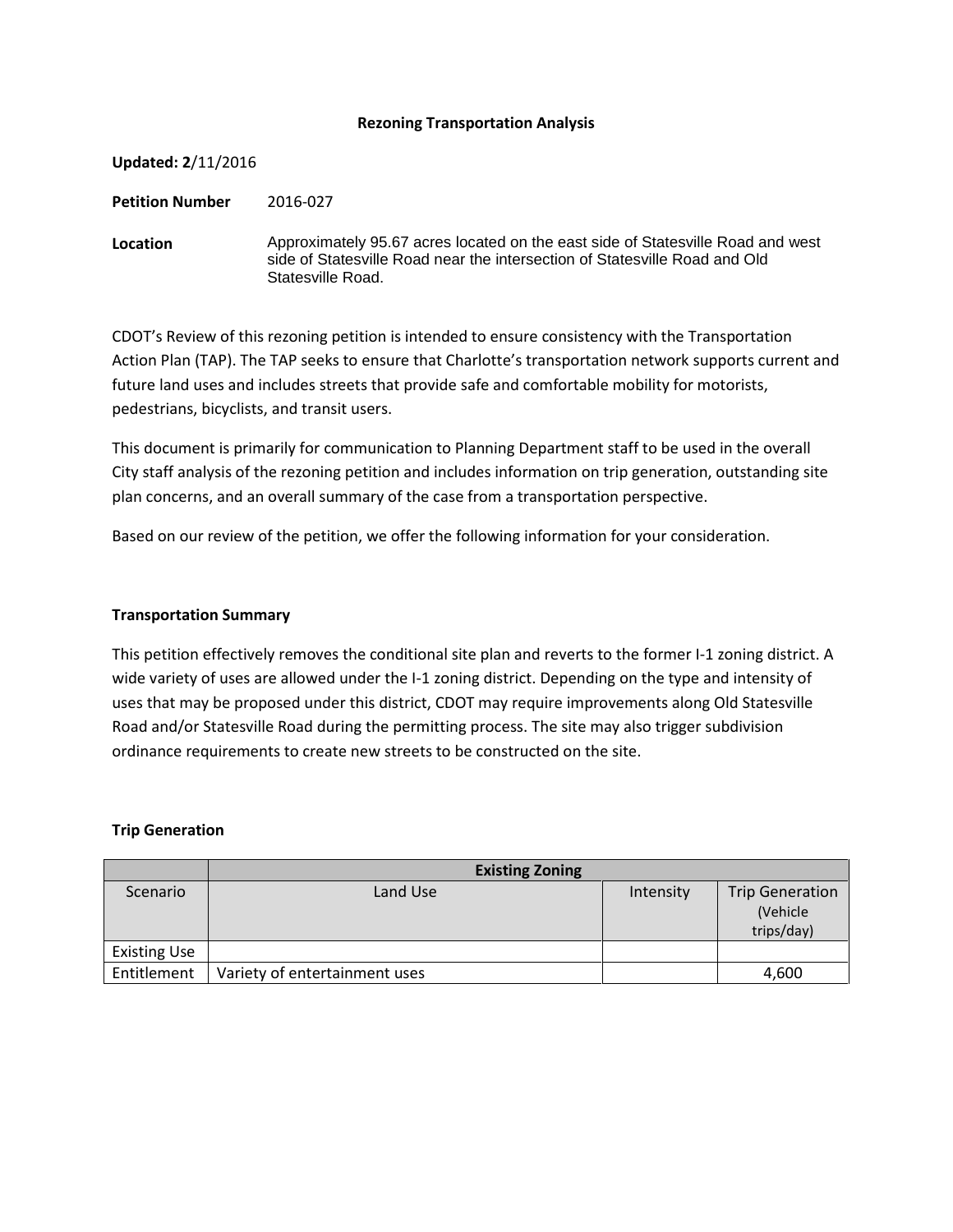|           | <b>Proposed Zoning</b> |            |                         |
|-----------|------------------------|------------|-------------------------|
| Site Plan | Land Use               | Intensity  | <b>Trip Generation</b>  |
| Date      |                        |            | (Vehicle)<br>trips/day) |
|           |                        |            |                         |
| N/A       | Light Industrial       | 950,000 sf | 6,600                   |

## **Outstanding Issues**

None

# **Advisory Information**

The following are requirements of the developer that must be satisfied prior to driveway permit approval.

1. Planning for the site should take into account the proposed north/south extension of Gibbon Road. The Gibbon Road extension will provide a continuous street connection between Statesville Road (SH 21) and West Sugar Creek Road.



2. According to the City of Charlotte's Driveway Regulations, CDOT has the authority to regulate/approve all private street/driveway and public street connections to the right-of-way of a street under the regulatory jurisdiction of the City of Charlotte. CDOT has determined that a leftturn lane is necessary to serve the traffic using the proposed public street/private driveway